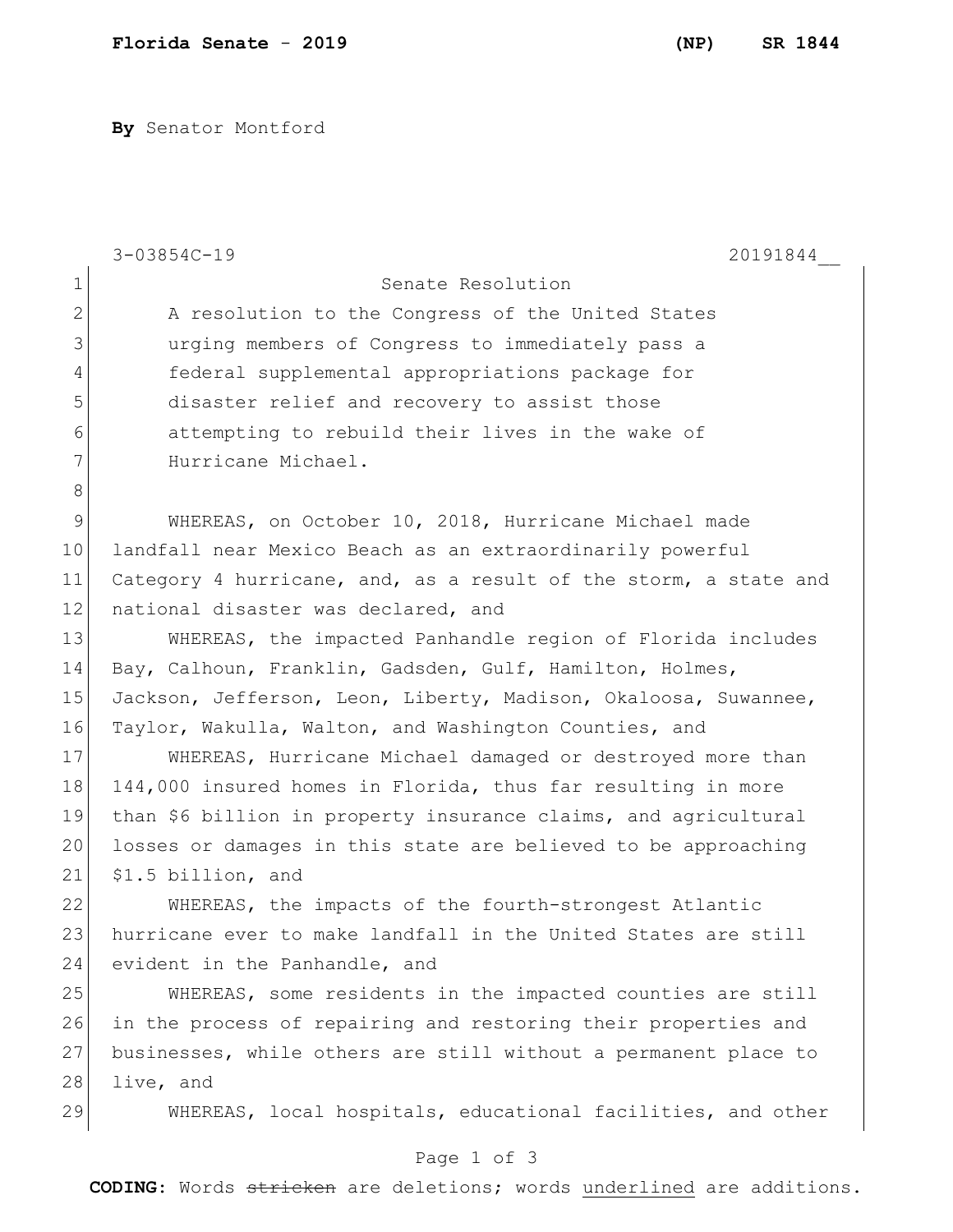3-03854C-19 20191844\_\_ community facilities are still struggling to recover from the impacts of the storm so that they may return to full delivery of 32 services to area residents, and WHEREAS, economic losses in fiscally constrained counties pose additional challenges, and overcoming those challenges requires the full support of federal and state governmental agencies and resources, and WHEREAS, the Legislature is committed to assisting those impacted counties and their residents in recovering from the devastation of Hurricane Michael, both in the short term and in 40 the long term, and WHEREAS, the Legislature recognizes not only its role but also the role of the federal government in accelerating Federal Emergency Management Agency payments to survivors of previous disasters and in allocating vital resources for the people of Northwest Florida so that they may rebuild in the aftermath of 46 Hurricane Michael, NOW, THEREFORE, 48 Be It Resolved by the Senate of the State of Florida: That the Congress of the United States is urged to immediately pass a federal supplemental appropriations package 52 for disaster relief and recovery which provides needed resources 53 to residents, businesses, local governments, and other entities in the Florida Panhandle and to recognize the crucial role of these federal resources in addressing the diverse and unique challenges of rebuilding after Hurricane Michael. 57 BE IT FURTHER RESOLVED that the Secretary of State dispatch

## Page 2 of 3

58 copies of this resolution to the President of the United States,

**CODING**: Words stricken are deletions; words underlined are additions.